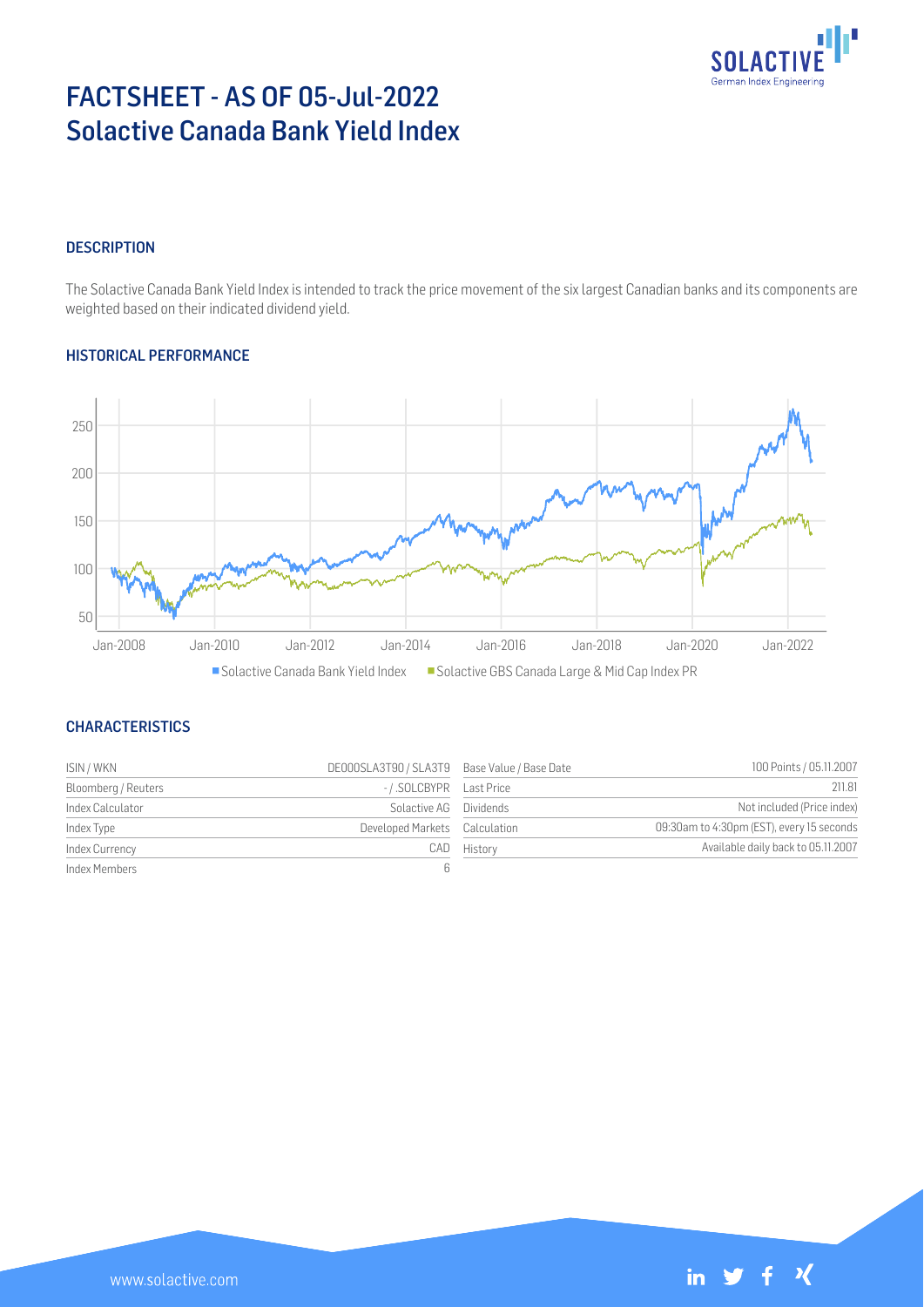

## **STATISTICS**

| CAD                | 30D        | 90D        | 180D      | 360D                  | <b>YTD</b> | Since Inception       |
|--------------------|------------|------------|-----------|-----------------------|------------|-----------------------|
| Performance        | $-11.13%$  | $-14.10\%$ | $-16.09%$ | $-5.03%$              | $-13.17%$  | 111.81%               |
| Performance (p.a.) |            |            |           |                       |            | 5.25%                 |
| Volatility (p.a.)  | 19.58%     | 17.21%     | 16.98%    | 14.51%                | 17.06%     | 21.54%                |
| High               | 238.62     | 246.57     | 267.27    | 267.27                | 267.27     | 267.27                |
| Low                | 211.04     | 211.04     | 211.04    | 211.04                | 211.04     | 46.99                 |
| Max. Drawdown      | $-11.56\%$ | $-14.41%$  | $-21.04%$ | $-21.04\%$            | $-21.04\%$ | $-53.40%$             |
| VaR 95 \ 99        |            |            |           | $-28.3\%$ \ $-44.5\%$ |            | $-30.3\%$ \ $-61.8\%$ |
| CVaR 95 \ 99       |            |            |           | $-36.0\%$ \ $-47.3\%$ |            | $-51.6\%$ \ $-96.4\%$ |

## STATISTICS - GBS - Solactive GBS Canada Large & Mid Cap Index PR

| CAD                | 30D       | 90D       | 180D      | 360D                  | YTD       | Since Inception       |
|--------------------|-----------|-----------|-----------|-----------------------|-----------|-----------------------|
| Performance        | $-8.91%$  | $-12.74%$ | $-9.73%$  | $-5.56%$              | $-10.22%$ | 35.66%                |
| Performance (p.a.) |           |           |           |                       |           | 2.10%                 |
| Volatility (p.a.)  | 18.82%    | 17.68%    | 15.34%    | 13.04%                | 15.14%    | 18.39%                |
| High               | 1338.94   | 1403.11   | 1406.15   | 1406.15               | 1406.15   | 1406.15               |
| Low                | 1203.25   | 1203.25   | 1203.25   | 1203.25               | 1203.25   | 487.51                |
| Max. Drawdown      | $-10.13%$ | $-14.24%$ | $-14.43%$ | $-14.43%$             | $-14.43%$ | $-49.09%$             |
| VaR 95 \ 99        |           |           |           | $-23.5\%$ \ $-39.4\%$ |           | $-26.4\%$ \ $-53.9\%$ |
| CVaR 95 \ 99       |           |           |           | $-34.5\%$ \ $-47.1\%$ |           | $-46.8\%$ \ $-89.7\%$ |

## COMPOSITION BY CURRENCIES





● CA 100.0%

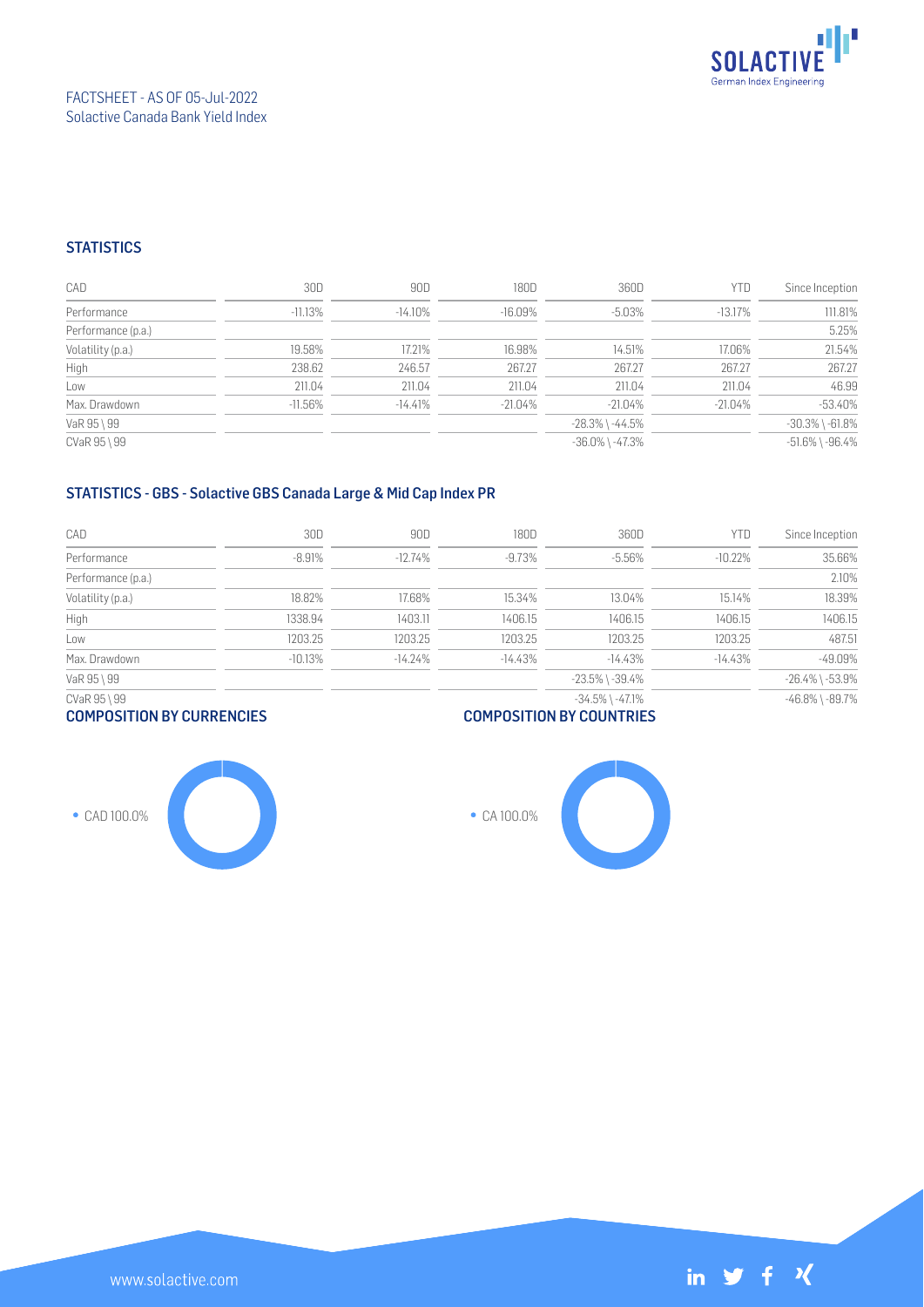

## TOP COMPONENTS AS OF 05-Jul-2022

| Company                            | Ticker               | Country | Currency | Index Weight (%) |
|------------------------------------|----------------------|---------|----------|------------------|
| BANK OF NOVA SCOTIA                | <b>BNS CT Equity</b> | СA      | CAD      | 25.14%           |
| CANADIAN IMPERIAL BANK OF COMMERCE | <b>CM CT Equity</b>  | CA      | CAD      | 24.04%           |
| NATIONAL BANK OF CANADA            | NA CT Equity         | СA      | CAD      | 17.26%           |
| BANK OF MONTREAL                   | <b>BMO CT Equity</b> | СA      | CAD      | 16.55%           |
| ROYAL BANK OF CANADA               | RY CT Equity         | СA      | CAD      | 8.77%            |
| TORONTO-DOMINION BANK              | <b>TD CT Equity</b>  | CA      | CAD      | 8.24%            |